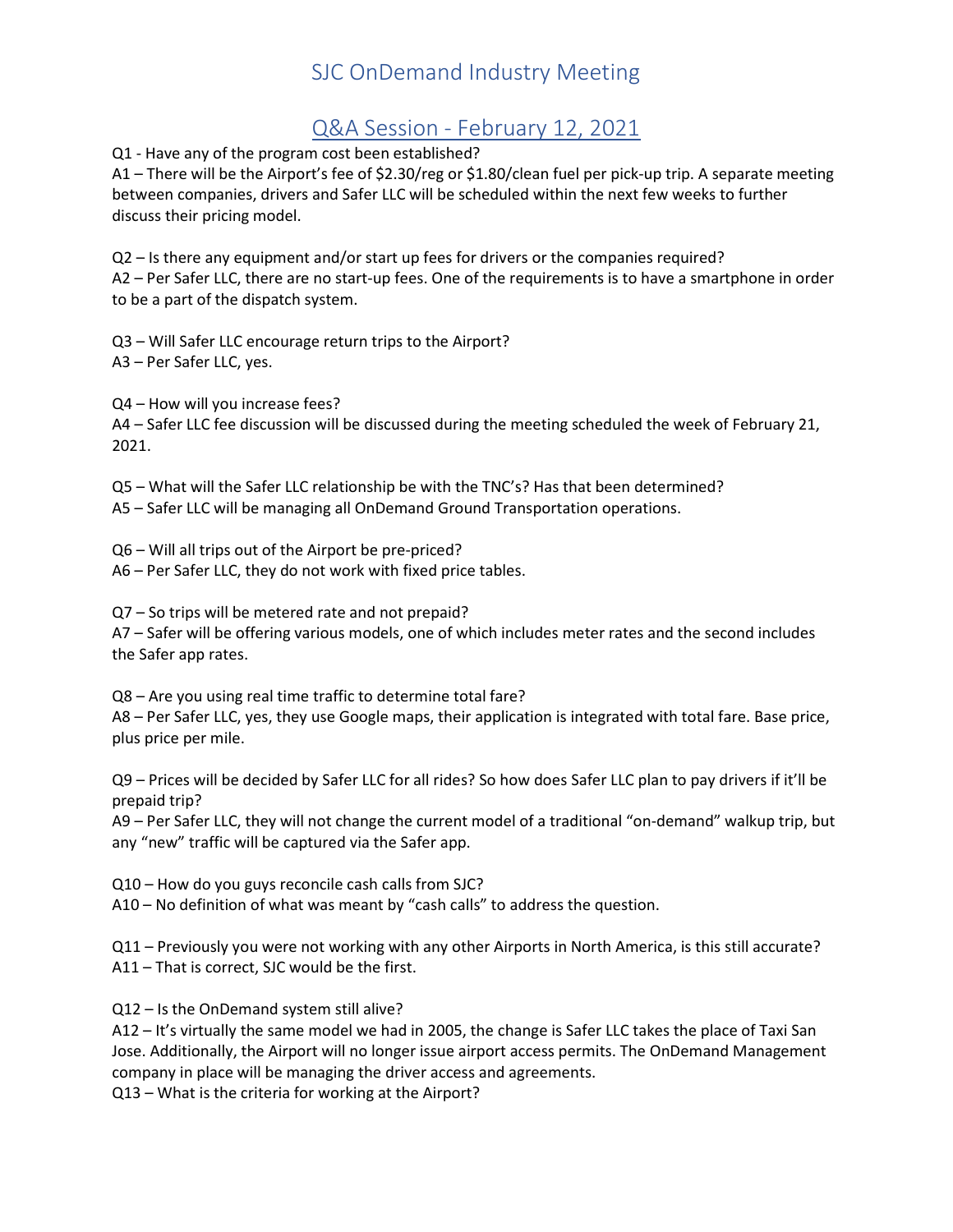# SJC OnDemand Industry Meeting

A13 – Driver standards, customer service standards, similar standards would continue to be in place.

Q14 – Past model was stakeholders and service providers. It's no longer the stakeholders who are involved within the new OnDemand system?

A14 – In 2005 we had a contractual agreement with Taxi San Jose. They won the RFP process then, then again in 2016. The same relationship the Airport had with Taxi San Jose is the same relationship we'll have with Safer LLC as they won the RFP process this year. The only difference is that they do not have stakeholders as a part of their board of directors.

Q15 – Labor Peace?

A15 – Labor Peace is included in both the RFP and the Safer LLC proposal. Safer LLC will have an agreement with the drivers.

Q16 – If the agreement is with drivers what happens to company permits? A16 – The Airport will not be issuing Company Airport Access permits.

#### Q17 – What is the benefit of Safer LLC?

A17 – Safer LLC is proposing improved customer service, in-terminal kiosk, app-based technology, and marketing thru Airlines as potential ways to improve OnDemand business at the Airport. At a reduced cost when compared to the previous OnDemand operator.

Q18 – What is the pricing?

A18 – Safer LLC will arrange meetings with the drivers and companies to discuss their pricing model starting the week of February 21, 2021.

Q19 – Will it be the same as a TNC model?

A19 – Per Safer, they will have a local structure with dispatchers/starters, kiosk within the terminals and will have an app that will help to compete with the TNC model.